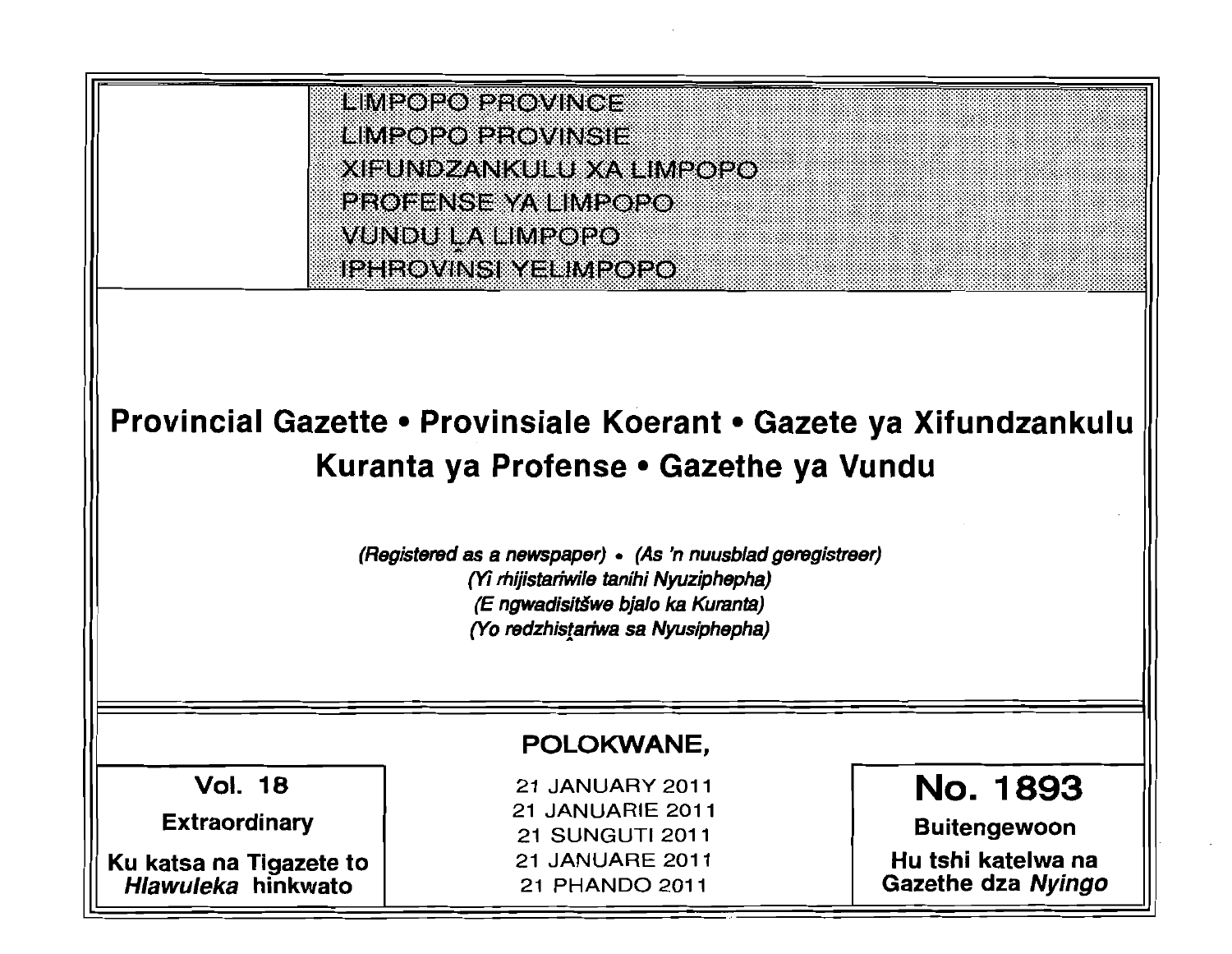### IMPORTANT NOTICE

The Government Printing Works will not be held responsible for faxed documents not received due to errors on the fax machine or faxes received which are unclear or incomplete. Please be advised that an "OK" slip, received from a fax machine, will not be accepted as proof that documents were received by the GPW for printing. If documents are faxed to the GPW it will be the sender's responsibility to phone and confirm that the documents were received in good order.

Furthermore the Government Printing Works will also not be held responsible for cancellations and amendments which have not been done on original documents received from clients.

## CONTENTS • INHOUD

No. Page Gazette No. No. GENERAL NOTICE

17 Constitution of the Republic of South Africa, 1993: Assignment of functions to municipalities in terms of section 156 (4) of the constitution .................................................................................................................................................... . 3 1893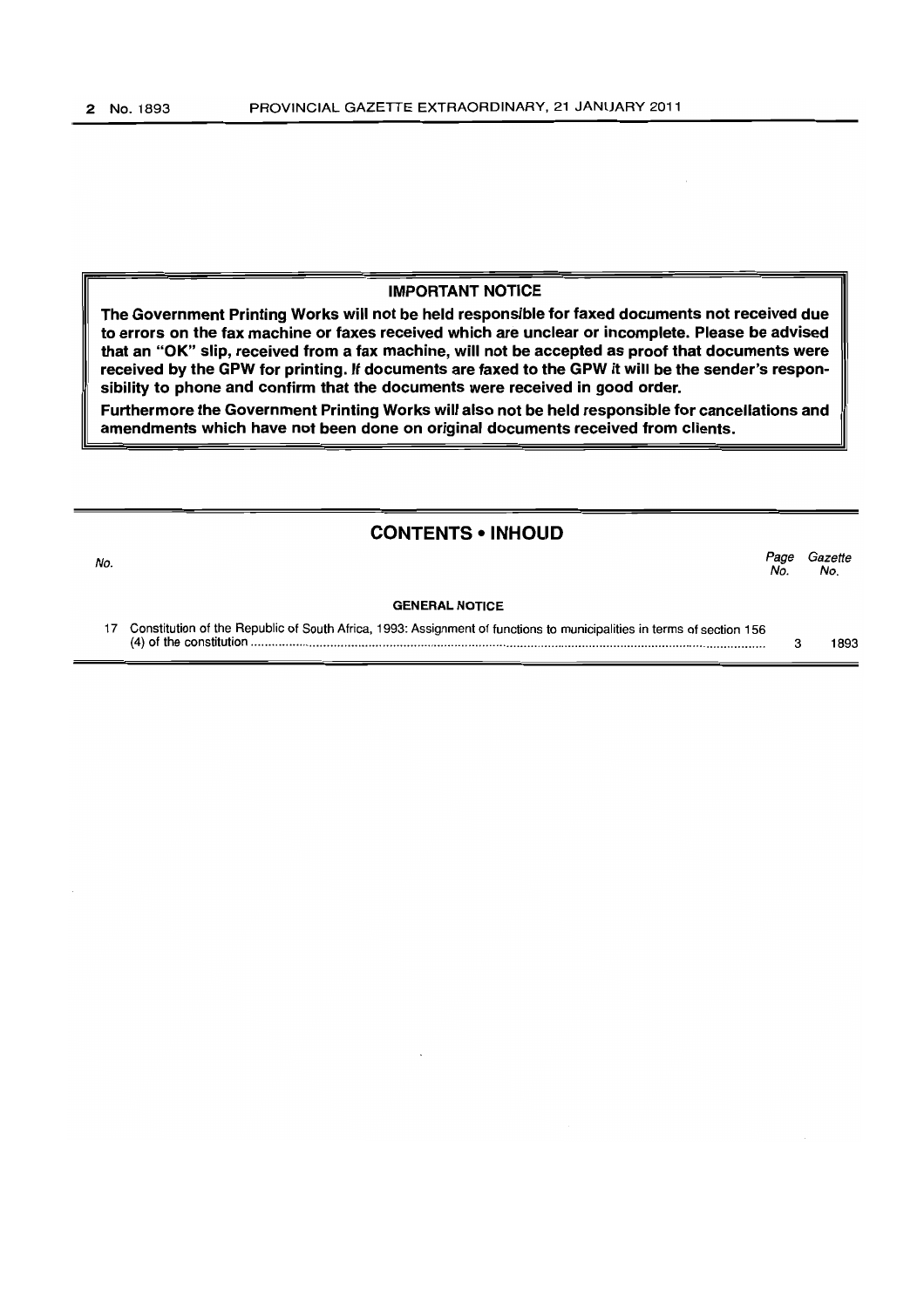# GENERAL NOTICE

#### **NOTICE 17 OF** 2011

LIMPOPO PROVINCIAL GOVERNMENT

#### DEPARTMENT OF ROADS AND TRANSPORT

ASSIGNMENT OF FUNCTIONS TO LOCAL MUNICIPALITIES IN TERMS OF SECTION 156(4) OF THE CONSTITUTION.

It is hereby notified that in terms of Section 156(4) of the Constitution of the Republic of South Africa, 1993, all powers and functions related to road traffic law enforcement on all public roads within the jurisdictional area of the municipalities mentioned in Column 1 of the attached schedule excluding the roads mentioned in Column 2 of the schedule, have by agreement between the Department of Roads and Transport and the said local municipalities been assigned to that municipalities.

It is further notified that in terms of the above mentioned Section ofthe'Constitution, all powers and functions of the Limpopo Department of Roads and Transport under-the unrepealed provi5ions of Road Traffic Act. 1989 (Act 29 of 1989) and the provisions of Road Traffic Act. 1996 (Act 93 of 1996) mentioned in Column 3 of the schedule, have by agreement between the Department of Roads and Transport and the said municipalities been assigned to that municipalities.

This notice takes effect on the day of publication.

Signed at Polokwane on this ........day of .............month..........year.

MEC: ROADS AND TRANSPORT.